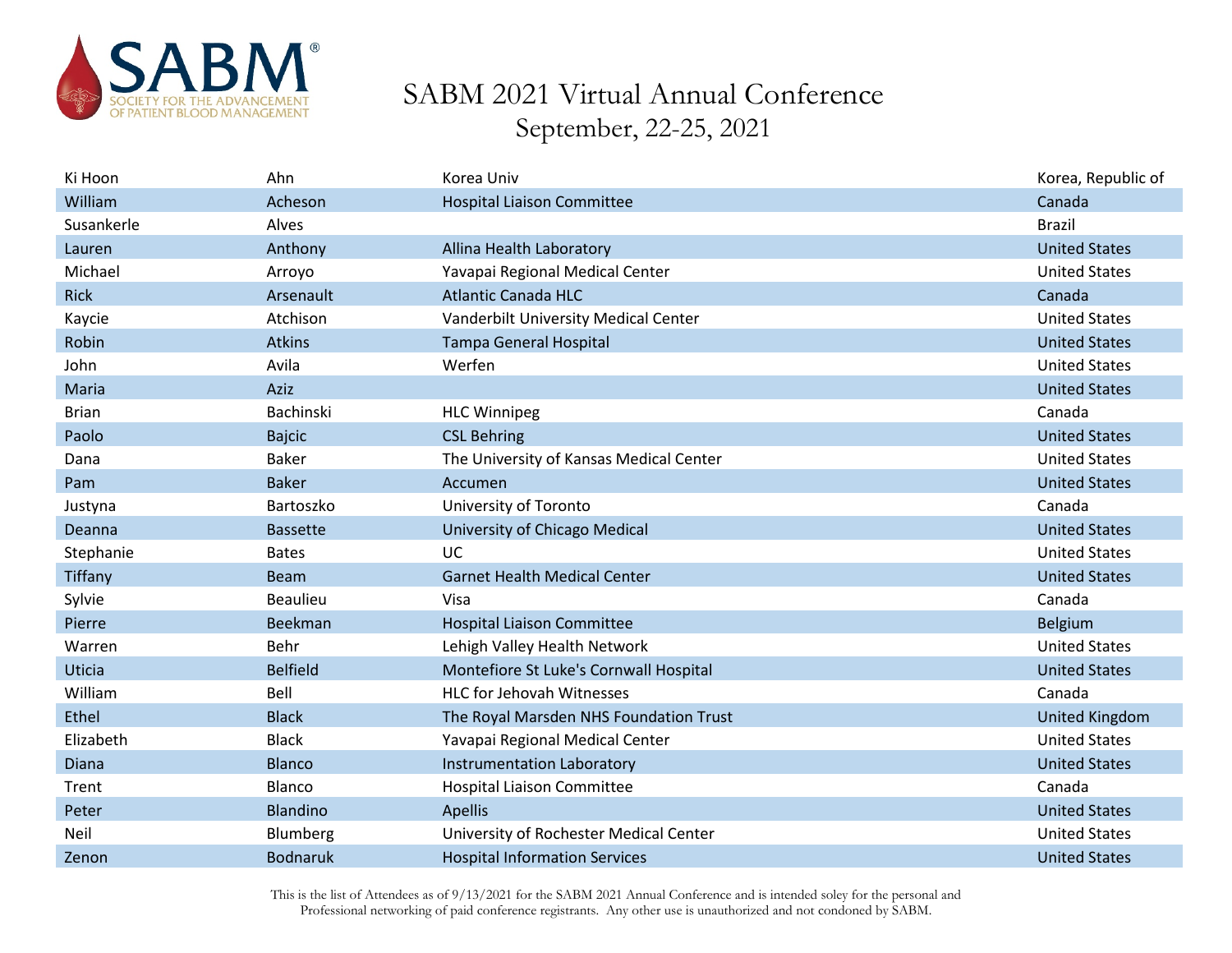

| Laura          | <b>Bogaert</b>  | <b>AZ Rivierenland</b>                                        | Belgium              |
|----------------|-----------------|---------------------------------------------------------------|----------------------|
| <b>Thomas</b>  | <b>Bokor</b>    | Hospital Liaison Committee of Jehovah's Witnesses             | Canada               |
| John Michael   | Bonvini         |                                                               | Switzerland          |
| Thomas         | <b>Boogmans</b> | <b>AZ Rivierenland</b>                                        | <b>Belgium</b>       |
| Pamela         | Bordonaro       | Keck Medical Center at USC                                    | <b>United States</b> |
| <b>Brian</b>   | <b>Boville</b>  | Helen DeVos Children's Hospital                               | <b>United States</b> |
| Andrei         | <b>Braester</b> | <b>Galilee Medical Center</b>                                 | Israel               |
| Cathy          | <b>Brewer</b>   | werfen                                                        | <b>United States</b> |
| Debbie         | <b>Britch</b>   | Werfen                                                        | <b>United States</b> |
| Mukhtar        | <b>Buhlaiga</b> |                                                               | Saudi Arabia         |
| Yvette         | <b>Bunchl</b>   | Comprehensive Blood Management Inc.                           | <b>United States</b> |
| Jessica        | <b>Burke</b>    | Nuvance Health Northern Dutchess Hospital                     | <b>United States</b> |
| Carolyn        | <b>Burns</b>    | Louisville KY                                                 | <b>United States</b> |
| Jennifer       | <b>Burt</b>     | Mayo Clinic                                                   | <b>United States</b> |
| <b>Brianna</b> | <b>Butler</b>   | Pennsylvania Hospital                                         | <b>United States</b> |
| Christine      | Cahill          | University of Rochester                                       | <b>United States</b> |
| Ericah         | Caldwell        | <b>Texas Children's Hospital</b>                              | <b>United States</b> |
| Greg           | Campbell        | Jehovah's Witnesses                                           | <b>United States</b> |
| Edgar          | Campos          | Inova Heath Systems                                           | <b>United States</b> |
| Juan           | Carcamo         | Jehovah's Witnesses                                           | Canada               |
| Joe            | Castano         |                                                               | <b>United States</b> |
| Paulo          | Cedeno          | Sociedad Ecuatoriana de Manejo Apropiado de la Sangre (SEMAS) | Ecuador              |
| Cindy          | Cellura         | <b>Duke University Hospital</b>                               | <b>United States</b> |
| Josalyn        | Ceroalo         | Werfen                                                        | <b>United States</b> |
| Jeong          | Chae            | El Camino Health                                              | <b>United States</b> |
| Ka Lok         | Chan            | <b>Princess Margaret Hospital</b>                             | <b>Hong Kong</b>     |
| Nancy          | Chapin          | <b>ONTraC North Bay Regional Health Centre</b>                | Canada               |
| <b>Eric</b>    | Chapman         | Eric Chapman                                                  | Canada               |
| April          | Ching           | Oregon Health & Science University                            | <b>United States</b> |
| Jill           | Cholette        | University of Rochester                                       | <b>United States</b> |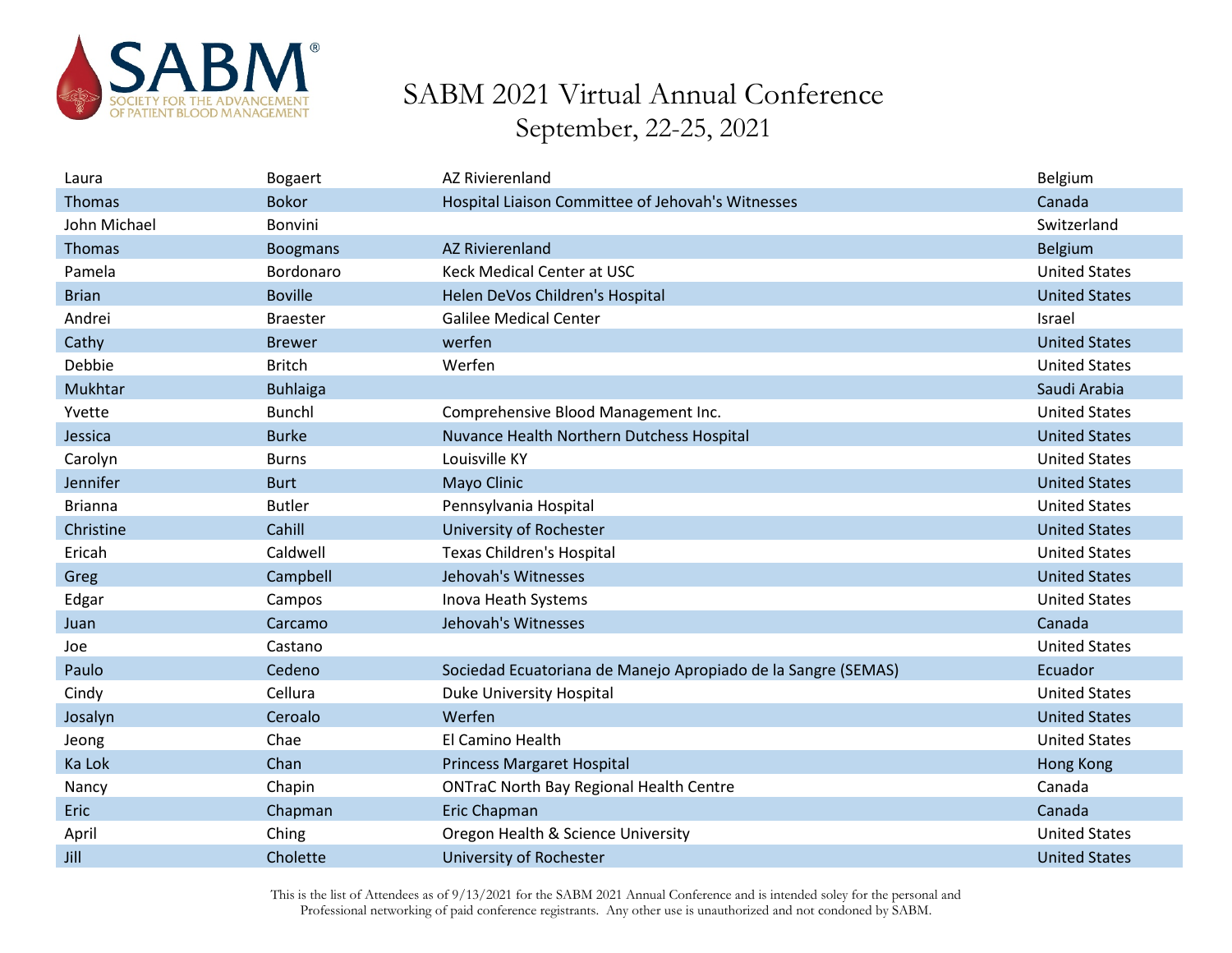

| Tanya        | Clark            | American Regent                                                       | <b>United States</b>  |
|--------------|------------------|-----------------------------------------------------------------------|-----------------------|
| TJ.          | Cobey            | North Florida Hospital Liaison Committee                              | <b>United States</b>  |
| Kevin        | Collins          | Duke Center for Blood Conservation                                    | <b>United States</b>  |
| Andrew       | Cook             |                                                                       | <b>United States</b>  |
| Daniel       | Cormican         | Allegheny Health Network                                              | <b>United States</b>  |
| Christine    | Cotton           | <b>LHSC</b>                                                           | Canada                |
| <b>Brian</b> | Covington        |                                                                       | <b>United States</b>  |
| Andre        | Cripa            | Interaktiv                                                            | <b>Brazil</b>         |
| Laura        | Crutchfield      |                                                                       | <b>United States</b>  |
| Chris        | Czura            |                                                                       | <b>United States</b>  |
| Claude       | Daoust           | <b>HLC New Brunswick</b>                                              | Canada                |
| Lois         | Dapaah           | <b>Phoenix VAMC</b>                                                   | <b>United States</b>  |
| Susan        | Dasovich         | University of Iowa Hospitals and Clinics                              | <b>United States</b>  |
| Amanda       | <b>Davies</b>    | Oxford University Hospitals NHS Foundation Trust                      | <b>United Kingdom</b> |
| Tanisha      | Davis            | RWJBarnabas Health System                                             | <b>United States</b>  |
| Yvonne       | Davis-Read       | St. Michael's Hospital                                                | Canada                |
| Kevin        | Dean             | Jehovah's Witnesses                                                   | <b>United States</b>  |
| John         | <b>DeCourcey</b> | Instrumentation Laboratory                                            | <b>United States</b>  |
| Carla        | Delisle          | <b>Health Sciences North Sudbury</b>                                  | Canada                |
| Wesley       | Derbowka         | Hospital Information Services (Canada)                                | Canada                |
| Devan        | Desmarais        | Hospital Liason Commitee                                              | Canada                |
| Samuel       | <b>Desmeules</b> | Hospital Liaison committee for Jehovah's Witnesses                    | Canada                |
| Kimberly     | Devlin           | Peterborough Regional Health Center                                   | Canada                |
| Anthony      | Di Russo         | Hospital Liaison Committee for Jehovah's Witnesses, Nassau County, NY | <b>United States</b>  |
| Robert       | Dodd             | Ottawa Hospital Liaison Committee (HLC) for Jehovah's Witnesses       | Canada                |
| Antonio      | Dos Santos       | Universidade Federal de Juiz de Fora (Brasil)                         | <b>Brazil</b>         |
| Panagiotis   | Doukas           | <b>Athens Medical Center</b>                                          | Greece                |
| Gustavo      | <b>Duarte</b>    | HHemo                                                                 | <b>Brazil</b>         |
| Charles      | Dudley           | <b>HLC Jehovah's Witnesses</b>                                        | <b>United States</b>  |
| Katherine    | Duram            | Spectrum Health-Surgical Optimization Center                          | <b>United States</b>  |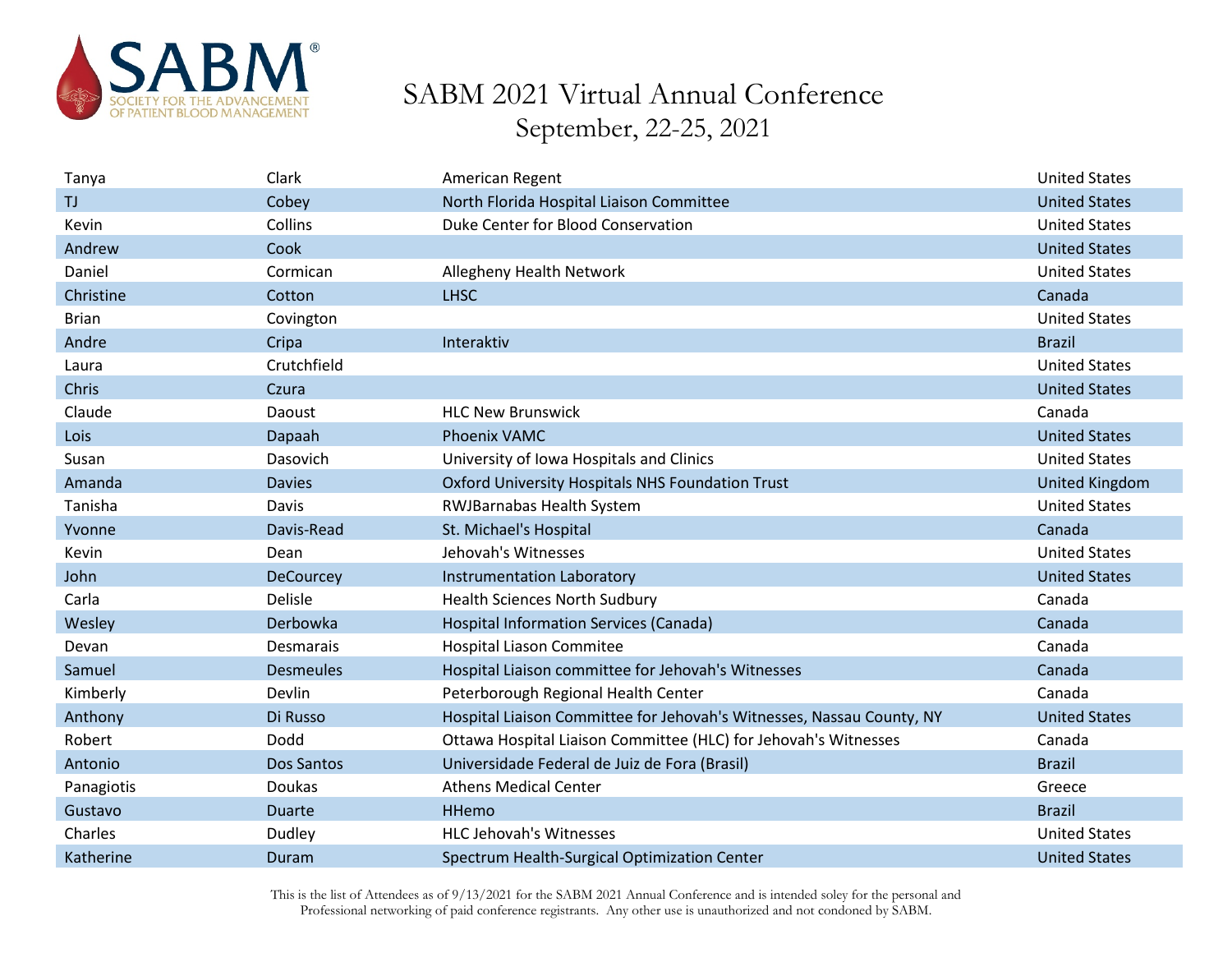

| Tim           | Easter        | Hospital Liaison Committee for Jehovah's Witnesses                  | Canada               |
|---------------|---------------|---------------------------------------------------------------------|----------------------|
| Vena          | Ebelletti     | <b>Nurse</b>                                                        | <b>United States</b> |
| Lisa          | Eisler        | <b>Columbia University Medical Center</b>                           | <b>United States</b> |
| Charif        | El Masri      | <b>Children's Hospital Los Angeles</b>                              | <b>United States</b> |
| Rachel        | Elder         | Crouse Hospital                                                     | <b>United States</b> |
| Chad          | Ellery        | Hospital Liasion Committee of Jehovah's Witnesses                   | Canada               |
| Hannah Eunice | Esmeralda     | University of South Alabama                                         | <b>United States</b> |
| Aurora        | Espinosa      | <b>Ulleval University Hospital</b>                                  | Norway               |
| Veronica      | Falcone       | MedStar Franklin Square Medical Center                              | <b>United States</b> |
| David         | Faraoni       | <b>Texas Children's Hospital</b>                                    | <b>United States</b> |
| Shannon       | Farmer        | Medical School Division of Surgery, University of Western Australia | Australia            |
| Sheila        | Faustin       | MedStar Washington Hospital Center                                  | <b>United States</b> |
| William       | Fazioli       | Hospital Liaison Committee for Jehovah's Witnesses                  | Canada               |
| Frank         | Fernandes     | <b>HLC - Greater Toronto Area</b>                                   | Canada               |
| Alejandro     | Figueroa-Lara | <b>WERFEN</b>                                                       | Mexico               |
| Katayoun      | Fomani        | <b>Northwell Health</b>                                             | <b>United States</b> |
| Patricia      | Ford          | University of Pennsylvania                                          | <b>United States</b> |
| Scott         | Fortin        | <b>Hospital Information Services</b>                                | <b>United States</b> |
| Steven        | Frank         | Johns Hopkins Medical Institutions                                  | <b>United States</b> |
| Joseph        | Frankhouse    | Legacy Health                                                       | <b>United States</b> |
| Lydia         | Franks        |                                                                     | <b>United States</b> |
| John          | Freedman      | <b>St Michaels Hospital</b>                                         | Canada               |
| John          | Friedl        | HemoSonics                                                          | <b>United States</b> |
| Mark          | Friedman      | NYU Langone Hospital - Long Island                                  | <b>United States</b> |
| Kelly         | Frinzi        | Lehigh Valley Health Network                                        | <b>United States</b> |
| Monica        | Fucentese     | Vifor Pharma Group                                                  | Switzerland          |
| Richard       | Gammon        | OneBlood, Inc.                                                      | <b>United States</b> |
| Angelina      | Gapay         | Divine Word Hospital                                                | Philippines          |
| Jonathan      | Garcellano    | CHI Baylor St. Luke's Medical Center                                | <b>United States</b> |
| Anne          | Gaya          | <b>Putnam Hospital</b>                                              | <b>United States</b> |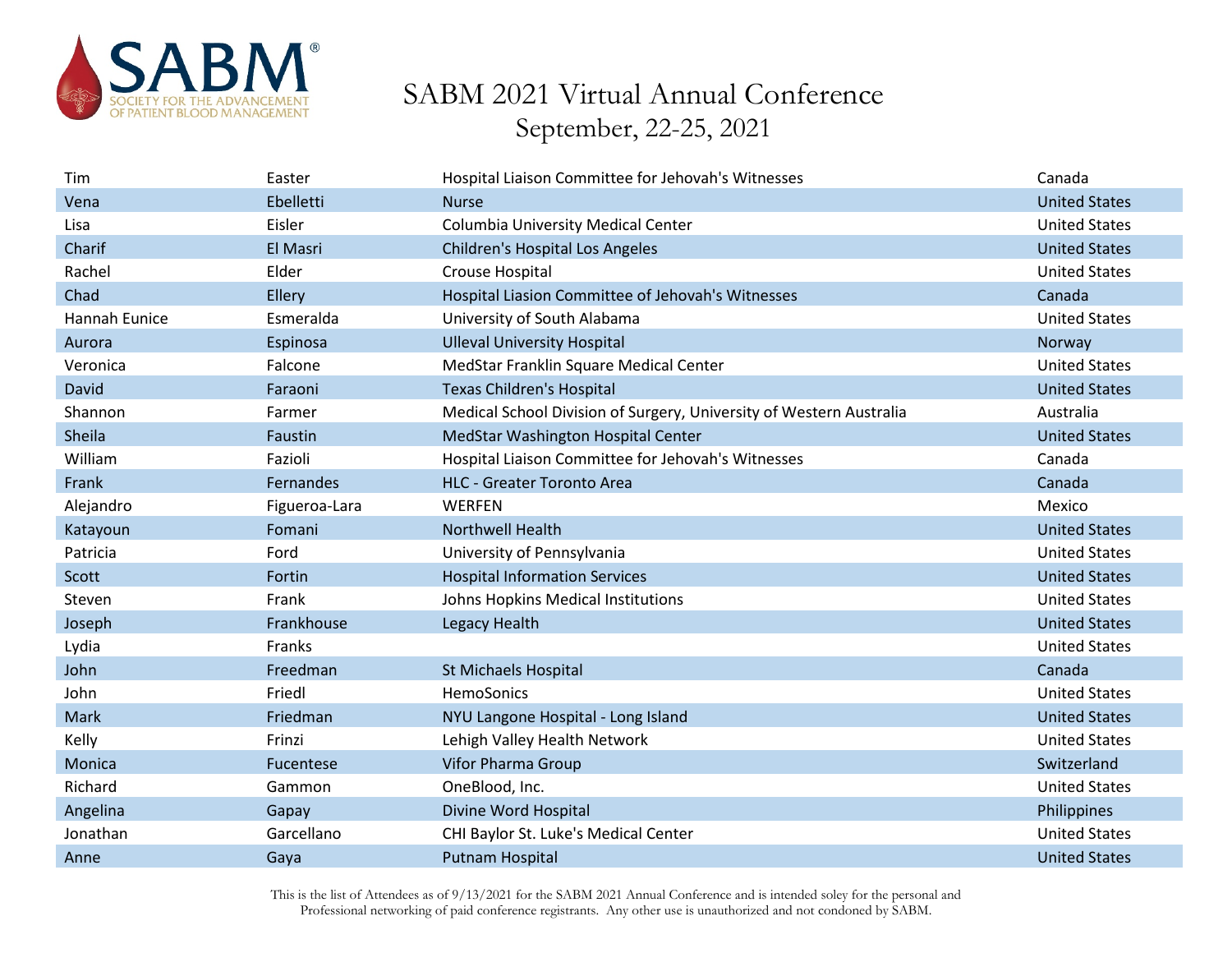

| Andy           | Geddes         | <b>Hospital Liaison Committee</b>                              | Canada               |
|----------------|----------------|----------------------------------------------------------------|----------------------|
| Kathy          | Gephart        | <b>Allegheny Health Network</b>                                | <b>United States</b> |
| Amir           | Gerges         | Yavapai Regional Medical Center                                | <b>United States</b> |
| Eduardo        | Giroud Joaquim | <b>ACCamargo Cancer Center</b>                                 | <b>Brazil</b>        |
| Mary           | Grabowski      | Bloodworks NW and Valley Medical Center                        | <b>United States</b> |
| Darryl         | Grier          | Pittsburgh HLC                                                 | <b>United States</b> |
| Aime           | Grimsley       | Duke Center for Blood Conservation                             | <b>United States</b> |
| Darryl         | Gucwa          | Nebraska Methodist Hospital & Women's Hospital                 | <b>United States</b> |
| Nicole         | Guinn          | Duke Center for Blood Conservation                             | <b>United States</b> |
| Tiffany        | Hall           | Accumen                                                        | <b>United States</b> |
| Dinusha        | Hamilton       | University of Saskatchewan                                     | Canada               |
| Alicia         | Hanowski       | Regina General Hospital                                        | Canada               |
| <b>Bob</b>     | Hanson         | Hospital Liaison Committee for Jehovah's Witnesses-Houston, TX | <b>United States</b> |
| Krystal-Lyn    | Harder         | Humber River Hospital                                          | Canada               |
| Jared          | Hardie         | <b>HLC</b>                                                     | <b>United States</b> |
| Ivan           | Harnett        | <b>Hospital Liaison Committee</b>                              | Canada               |
| <b>Bridget</b> | Head           | Methodist LeBonheur Healthcare                                 | <b>United States</b> |
| Andre          | Heck           |                                                                | <b>Brazil</b>        |
| David          | Henry          | Pennsylvania Hospital                                          | <b>United States</b> |
| Nadia          | Hensley        | Johns Hopkins School of Medicine                               | <b>United States</b> |
| Kelli          | Herrington     | <b>Pharmacosmos Therapeutics</b>                               | <b>United States</b> |
| Donna          | <b>Hicks</b>   |                                                                | <b>United States</b> |
| Matthew        | Hietpas        | Children's Hospital Wisconsin                                  | <b>United States</b> |
| James          | <b>Higgins</b> | Hospital Liaison Committee for Jehovah's Witnesses - Seattle   | <b>United States</b> |
| Colleen        | Hinrichsen     | Penn Medicine Princeton Medical Center                         | <b>United States</b> |
| Paul           | Hosie          | <b>HLC</b>                                                     | Canada               |
| Ashlee         | Howard         | Englewood Health                                               | <b>United States</b> |
| Alanna         | Howell         | <b>ONTraC Program</b>                                          | Canada               |
| Joanne         | Hughley        | <b>COVIS</b>                                                   | <b>United States</b> |
| Hind           | Jaber-Daou     | Virginia Commonwealth University - VCU                         | <b>United States</b> |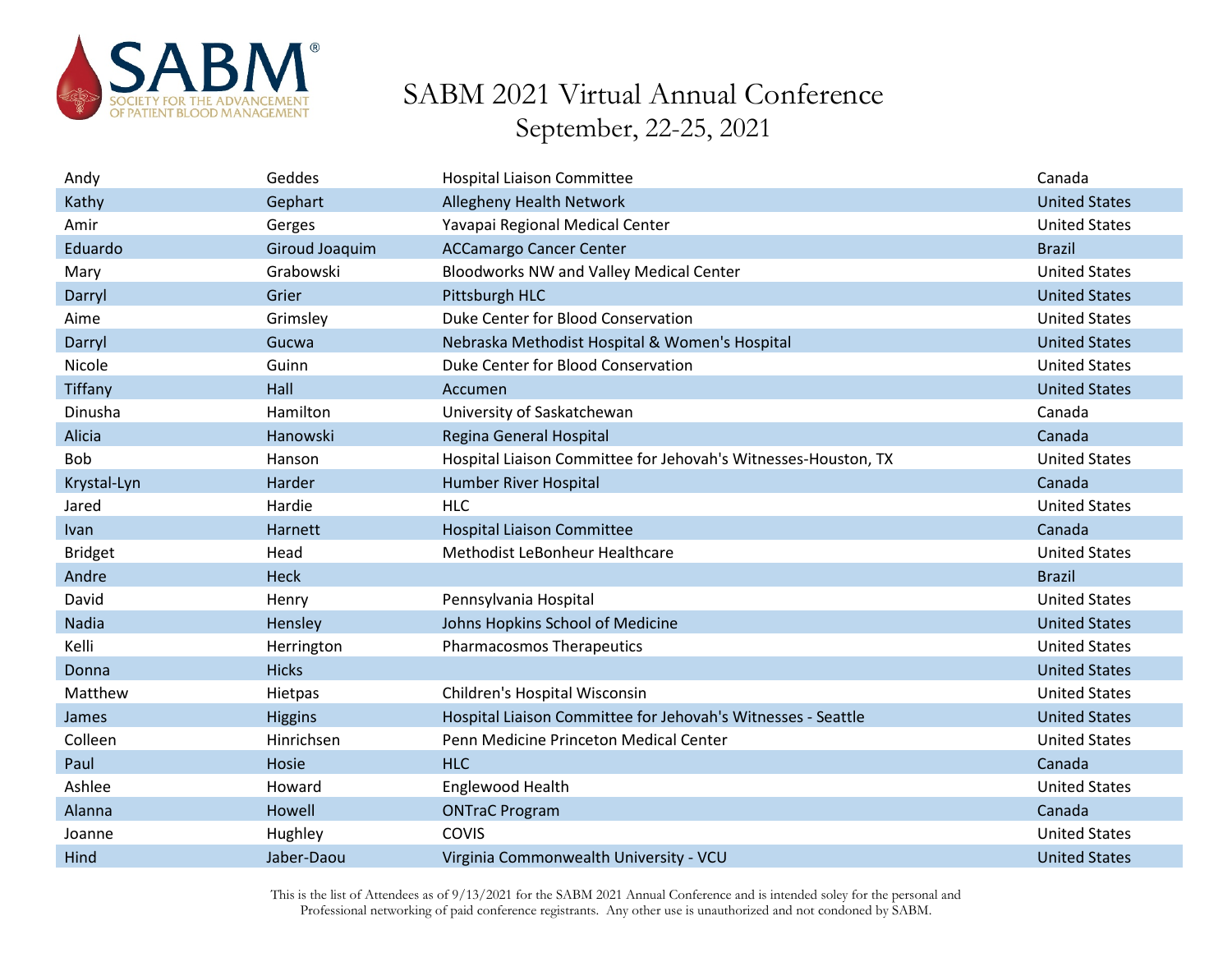

| Mindy       | Jackson        | Nuvance Health, Putnam Hospital                            | <b>United States</b> |
|-------------|----------------|------------------------------------------------------------|----------------------|
| Mario       | Jaimes         | <b>Hospital Liaison Committee</b>                          | Canada               |
| Michael     | Jenkins        |                                                            | <b>United States</b> |
| Jo          | Johnson        | Werfen                                                     | <b>United States</b> |
| Kelly       | Johnson-Arbor  | MedStar Georgetown University Hospital                     | <b>United States</b> |
| Paul        | Jones          | <b>Hospital Liaison Committee</b>                          | <b>United States</b> |
| <b>Bob</b>  | Jordan         | Albuquerque HLC                                            | <b>United States</b> |
| Keosha      | Joyner         | <b>Vidant Medical Center</b>                               | <b>United States</b> |
| Siri        | Kakumani       | Thomas Jefferson School                                    | <b>United States</b> |
| Oliver      | Karam          | Children's Hospital of Richmond at VCU                     | <b>United States</b> |
| Sathappan   | Karuppiah      | University of Minnesota                                    | <b>United States</b> |
| Mireille    | Kattar         | Dr. Mireille Kattar (Personal)                             | Canada               |
| Margit      | Kaufman        | Englewood Health                                           | <b>United States</b> |
| Shunji      | Kawamoto       | Shonan Atsugi Hospital                                     | Japan                |
| Jessica     | Kensinger      | Accumen Inc                                                | <b>United States</b> |
| Deryck      | Kerckhof       | Hospital Liaison Committee of Jehovah's Witnesses          | Canada               |
| David       | Kilbourne      | Seattle Hospital Liaison Committee for Jehovah's Witnesses | <b>United States</b> |
| Mariano     | Klinge-Loy     | Hospital Liaison Committee of Jehovah's Witnesses          | <b>United States</b> |
| Eric        | Knopf          | Tacoma, WA HLC                                             | <b>United States</b> |
| Laura       | Korte          | CHI Baylor St. Luke's Medical Center                       | <b>United States</b> |
| Ananthi     | Krishnamoorthy | Hospital Raja Permaisuri Bainun, Ipoh                      | Malaysia             |
| <b>Kirk</b> | Krokosky       | Vanderbilt Medical Center                                  | <b>United States</b> |
| Amie        | Kron           | Sunnybrook Health Sciences Centre                          | Canada               |
| Jeyanthi    | Kunadhasan     | <b>Ballarat Health Services</b>                            | Australia            |
| Anthony     | Kushniruk      | <b>HLC</b>                                                 | Canada               |
| Jenny       | Kwak           | Loyola University Medical Center                           | <b>United States</b> |
| Gary        | Lagana         | <b>Hospital Liaison Committee</b>                          | <b>United States</b> |
| Margaret    | Laggner        | <b>Garnet Health Medical Center</b>                        | <b>United States</b> |
|             |                |                                                            |                      |
| Dan         | Lallo          | <b>Cleveland Clinic</b>                                    | <b>United States</b> |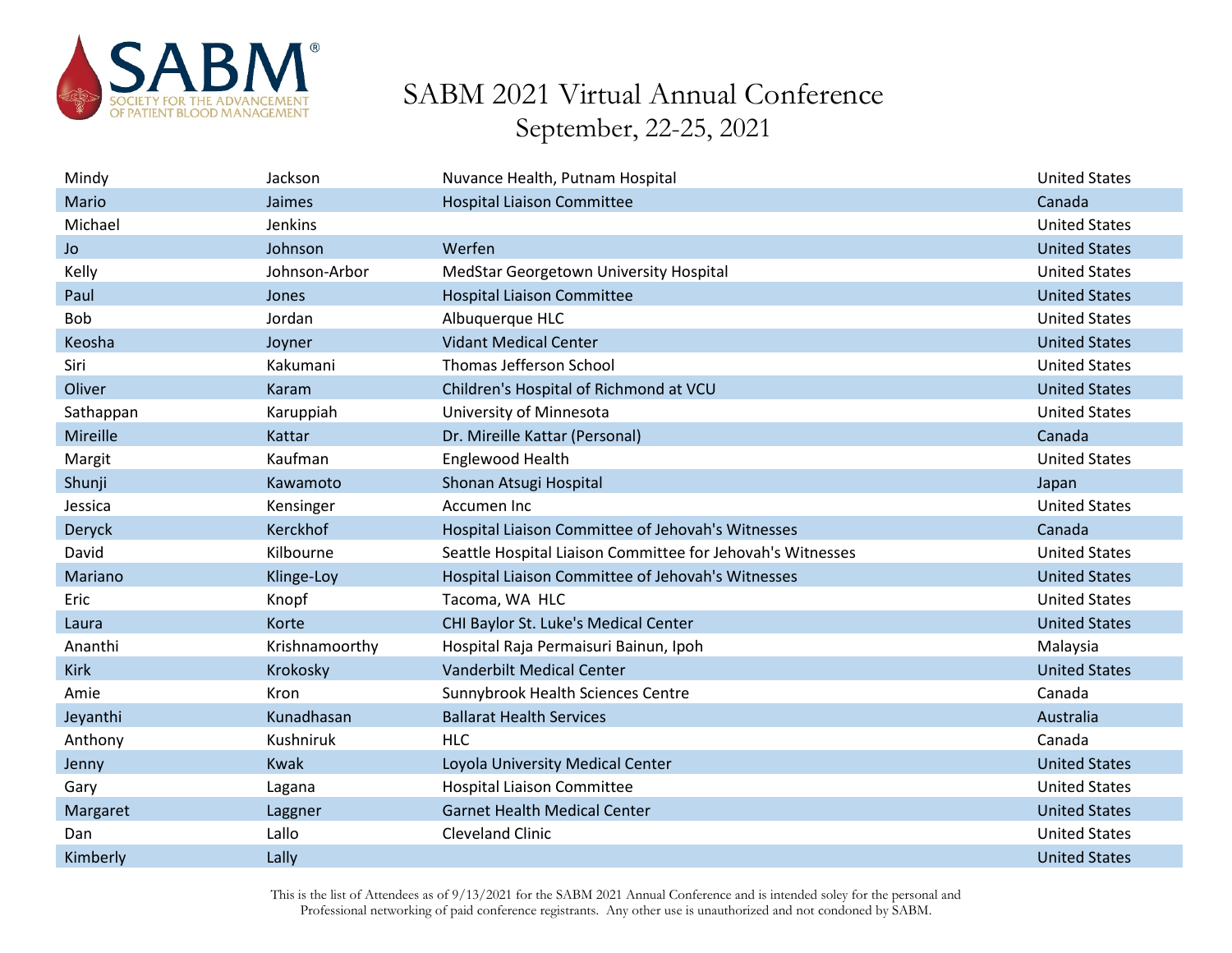

| Gilles      | Lamy        | <b>Hospital Liaison Committee</b>                                     | Canada               |
|-------------|-------------|-----------------------------------------------------------------------|----------------------|
| Marion      | Lanteri     | <b>Cerus Corporation</b>                                              | <b>United States</b> |
| Christopher | Larkin      | Oxford University Hospitals NHS Foundation Trust                      | United Kingdom       |
| John        | Le Mond3    | NYC Hospital Liaison Committee                                        | <b>United States</b> |
| Nicole      | Lea         | <b>Texas Children's Hospital</b>                                      | <b>United States</b> |
| Cheuk       | Lee         | Hong Kong Red Cross Blood Transfusion Service                         | China                |
| Jonghyeon   | Lee         | Sejong General Hospital                                               | <b>United States</b> |
| James       | Leib        | <b>Hospital Liaison Committee</b>                                     | Canada               |
| Morton      | Lerner      | Jehovah's Witnesses                                                   | <b>United States</b> |
| Karen       | Letourneau  | <b>KHSC</b>                                                           | Canada               |
| Ryan        | Lett        | Saskatchewan Health Authority                                         | Canada               |
| Christine   | Lett        | Saskatchewan Health Authority                                         | Canada               |
| Young Ae    | Lim         | Department of Laboratory Medicine, Ajou University School of Medicine | Korea, Republic of   |
| Yulia       | Lin         | Sunnybrook Health Sciences Centre                                     | Canada               |
| Gregg       | Lobel       | Englewood Health                                                      | <b>United States</b> |
| Ileana      | Lopez Plaza | Henry Ford Hospital                                                   | <b>United States</b> |
| Mary Pat    | Lynch       | Pennsylvania Hospital                                                 | <b>United States</b> |
| Gregory     | MacDonald   | Cobequid Congregation of Jehovah's Witnesses                          | Canada               |
| Barry       | MacDonald   | Barrys                                                                | <b>United States</b> |
| Samuel      | Mancuso     | Maria Pia Hospital - GVM Care & Research                              | Italy                |
| Lisa        | Manganaro   | Accumen, Inc.                                                         | <b>United States</b> |
| Lynne       | Manley      | Saint Peter's University Hospital                                     | <b>United States</b> |
| Danielle    | Manning     | Accumen, Inc                                                          | <b>United States</b> |
| Marcel      | Martin      | Hospital Liaison Committee - Winnipeg                                 | Canada               |
| Jorge       | Martinez    | Sharp Chula Vista Med Ctr                                             | <b>United States</b> |
| Peter       | Matkovich   | <b>Hospital Liaison Committee</b>                                     | Canada               |
| Keith       | Maxey       | New York Metropolitan Hospital Liaison Committee                      | <b>United States</b> |
| Marlene     | Mayberry    | <b>UVA Health System</b>                                              | <b>United States</b> |
| Arthur      | Maynard     | <b>AMPS</b>                                                           | Canada               |
| David       | McFadyen    | <b>HLC Winnipeg Canada</b>                                            | Canada               |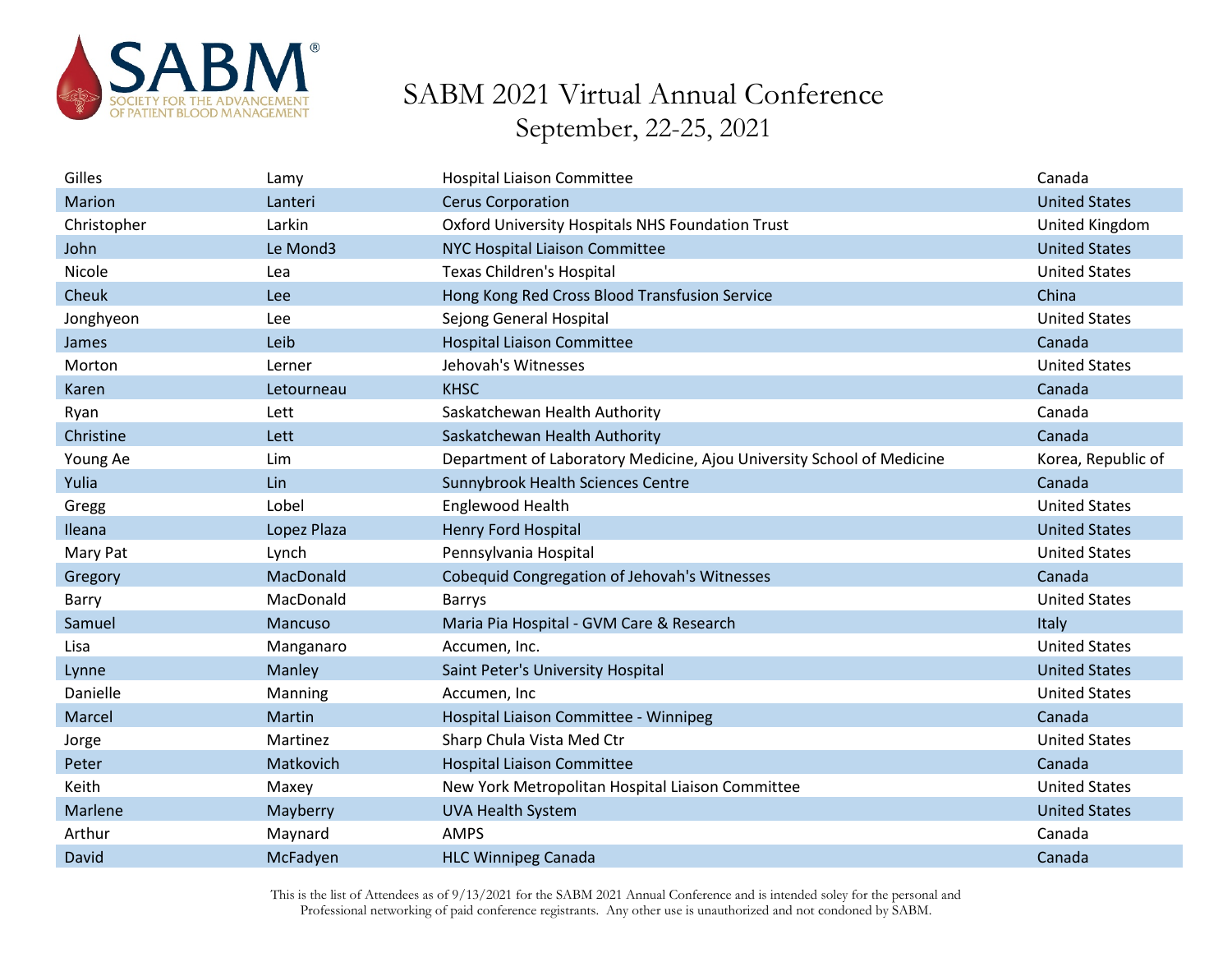

| Andrea         | McGonigle         | <b>UCLA</b>                                                    | <b>United States</b> |
|----------------|-------------------|----------------------------------------------------------------|----------------------|
| Jillian        | McInerney         | Pennsylvania Hospital                                          | <b>United States</b> |
| Keith          | McKay             | <b>Atlantic HLC</b>                                            | Canada               |
| Laura          | McKenzie-Kerr     | Scarborough Health Network                                     | Canada               |
| Steve          | McNamer           | <b>Hospital Liason Commitee</b>                                | <b>United States</b> |
| <b>Jim</b>     | McReynolds        | <b>Hospital Liaison Committee</b>                              | Canada               |
| <b>Nicolas</b> | Mercure-Corriveau | Johns Hopkins                                                  | <b>United States</b> |
| Mary Jane      | Michael           | University of Florida                                          | <b>United States</b> |
| Terry          | Miller            | <b>Hospital Liaison Member</b>                                 | Canada               |
| Heather        | Mingo             | <b>NSHA</b>                                                    | Canada               |
| Ronak          | Mistry            | Vanderbilt University Medical Center                           | <b>United States</b> |
| <b>Eric</b>    | Mizelle           | Hospital Liaison Committee for Jehovah's Witnesses             | <b>United States</b> |
| Mike           | Montie            | Grand Rapids Hospital Liaison Committee of Jehovah's Witnesses | <b>United States</b> |
| Lidia          | Mora Miquel       |                                                                | Spain                |
| Dana           | Morrison          | ChristianaCare                                                 | <b>United States</b> |
| Rafael         | Munhoz            | HLC - Sao Paulo, Brazil                                        | <b>Brazil</b>        |
| Nadia          | Naraine           | Hospital for Sick Children                                     | Canada               |
| Tetsuro        | <b>Nasu</b>       |                                                                | Japan                |
| Leonard        | Navarrete         | Orange County Hospital Liaison Committee                       | <b>United States</b> |
| Vaanush        | Nazaryan          | <b>Children's Hospital Los Angeles</b>                         | <b>United States</b> |
| Marianne       | <b>Nellis</b>     | Weill Cornell Medicine                                         | <b>United States</b> |
| Debra          | <b>Nicholls</b>   | Virginia Mason Franciscan Health-St. Michael Medical Center    | <b>United States</b> |
| Dennis         | Novick            | Jehovah's Witnesses                                            | <b>United States</b> |
| Jennifer       | O'Brien           | Mayo Clinic Florida                                            | <b>United States</b> |
| Geraldine      | O'Brien           | Trillium Health Partners, Credit Valley Hospital               | Canada               |
| Michael        | Oddi              | <b>Cleveland Clinic Akron General</b>                          | <b>United States</b> |
| James          | O'Reilly          | Dignity Health Yargpai Regional                                | <b>United States</b> |
| Sherri         | Ozawa             | Accumen                                                        | <b>United States</b> |
| Daniel         | Pach              | Hoag Memorial Hospital Presbyterian                            | <b>United States</b> |
| Alisa          | Paneghel          | St Mary's General Hospital                                     | Canada               |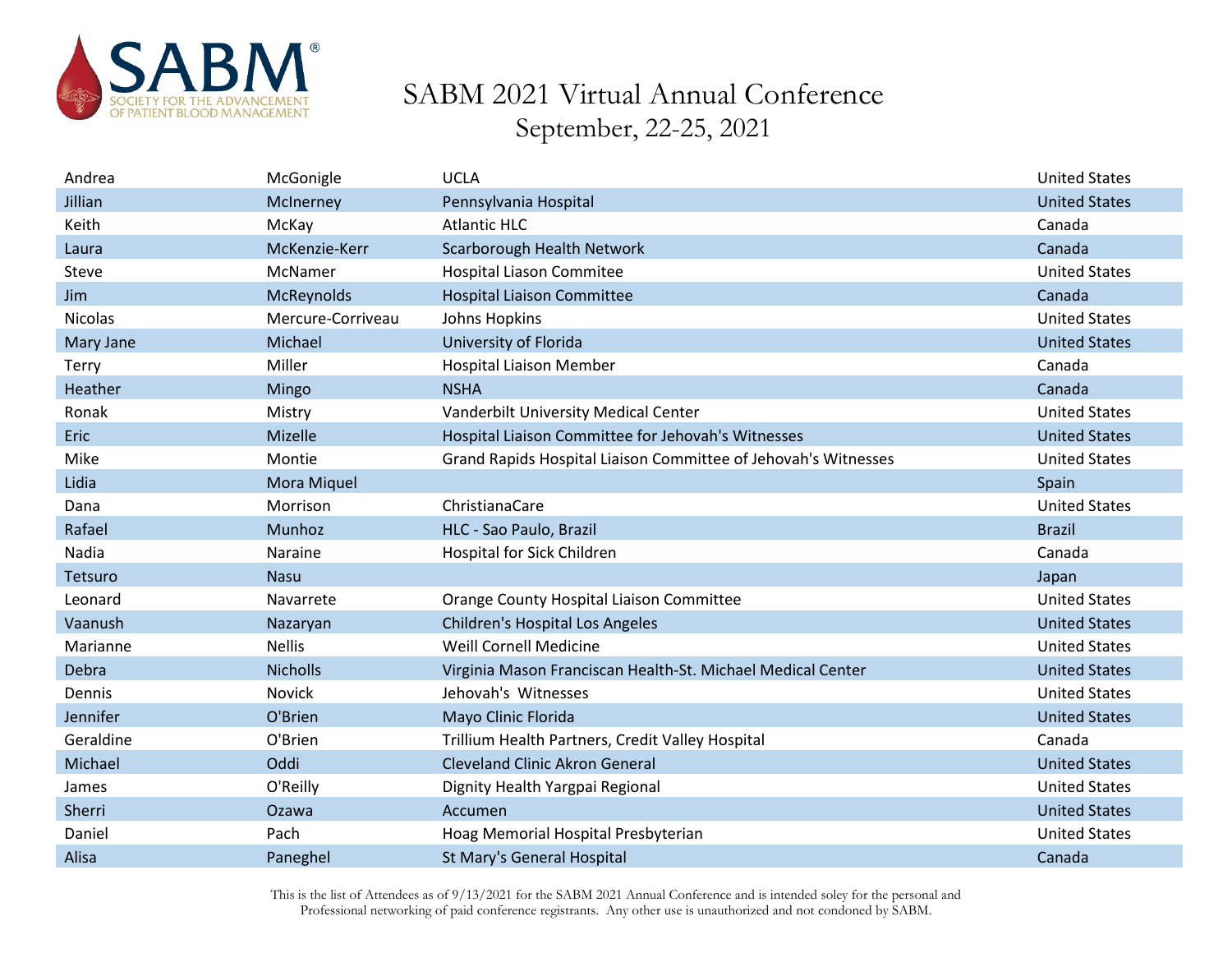

| Anil            | Panigrahi       | <b>Stanford University School of Medicine</b>                       | <b>United States</b>  |
|-----------------|-----------------|---------------------------------------------------------------------|-----------------------|
| Lincoln         | Parr            | <b>HLC</b>                                                          | Canada                |
| Prakash         | Patel           | <b>Yale University</b>                                              | <b>United States</b>  |
| Jaishel         | Patel           | Royal Marsden Hospital                                              | <b>United Kingdom</b> |
| Leonard         | Patrick         | Jehovah's Witness Hospital Liaison Committee                        | <b>United States</b>  |
| Nathan          | Patterson       | Helen DeVos Children's Hospital                                     | <b>United States</b>  |
| Diana           | Pauperio        | <b>CHVNGE</b>                                                       | Portugal              |
| Alexander       | Perez           | <b>Keck Medical Center of USC</b>                                   | <b>United States</b>  |
| Norman          | Perry           | <b>Hospital Liaison Committee</b>                                   | Canada                |
| Paul            | Peterson        | Hospital Liaison Committee for NYC                                  | <b>United States</b>  |
| Valentina       | Pigozzo         | Instrumentation Laboratory SpA                                      | Italy                 |
| Roberto         | Portan          | <b>Hospital Liaison Committee</b>                                   | Canada                |
| Ken             | Primmer         | <b>Atlantic Canada HLC</b>                                          | Canada                |
| Micah           | Prochaska       | University of Chicago                                               | <b>United States</b>  |
| Pamela          | Pugliese        | <b>Garnet Health Medical Center</b>                                 | <b>United States</b>  |
| Shylah          | Quast           | Accumen Inc.                                                        | <b>United States</b>  |
| NurJehan        | Quraishy        | <b>Cleveland Clinic</b>                                             | <b>United States</b>  |
| Guilherme       | Rabello         | Instituto Do Coracao - InCor                                        | <b>Brazil</b>         |
| Leilani         | Rangel          | Englewood Health                                                    | <b>United States</b>  |
| <b>Bradford</b> | Ray             | University Medical Center of El Paso                                | <b>United States</b>  |
| Sheryl          | Reed            | Accumen                                                             | <b>United States</b>  |
| Gregory         | Rengering       | Metropolitan New York HLC                                           | <b>United States</b>  |
| Keri            | Richards        | <b>Bon Secours Mercy Health</b>                                     | <b>United States</b>  |
| Karen           | <b>Richards</b> | <b>MJHS Institute</b>                                               | <b>United States</b>  |
| Joseph          | Riddick         | Pennsylvania Hospital                                               | <b>United States</b>  |
| <b>Brian</b>    | <b>Roberts</b>  | Hospital Liaison Committee for Jehovah's Witnesses                  | <b>United States</b>  |
| Thomas          | Roggenstein     | <b>Hospital Information Services</b>                                | Mexico                |
| Maria           | Rondinelli      | San Camillo-Forlanini Hospital - Rome - La Sapienza University Rome | Italy                 |
| David           | Rosencrantz     | Legacy Good Samaritan Hospital                                      | <b>United States</b>  |
| Bill            | Rupik           | <b>HIS Canada</b>                                                   | Canada                |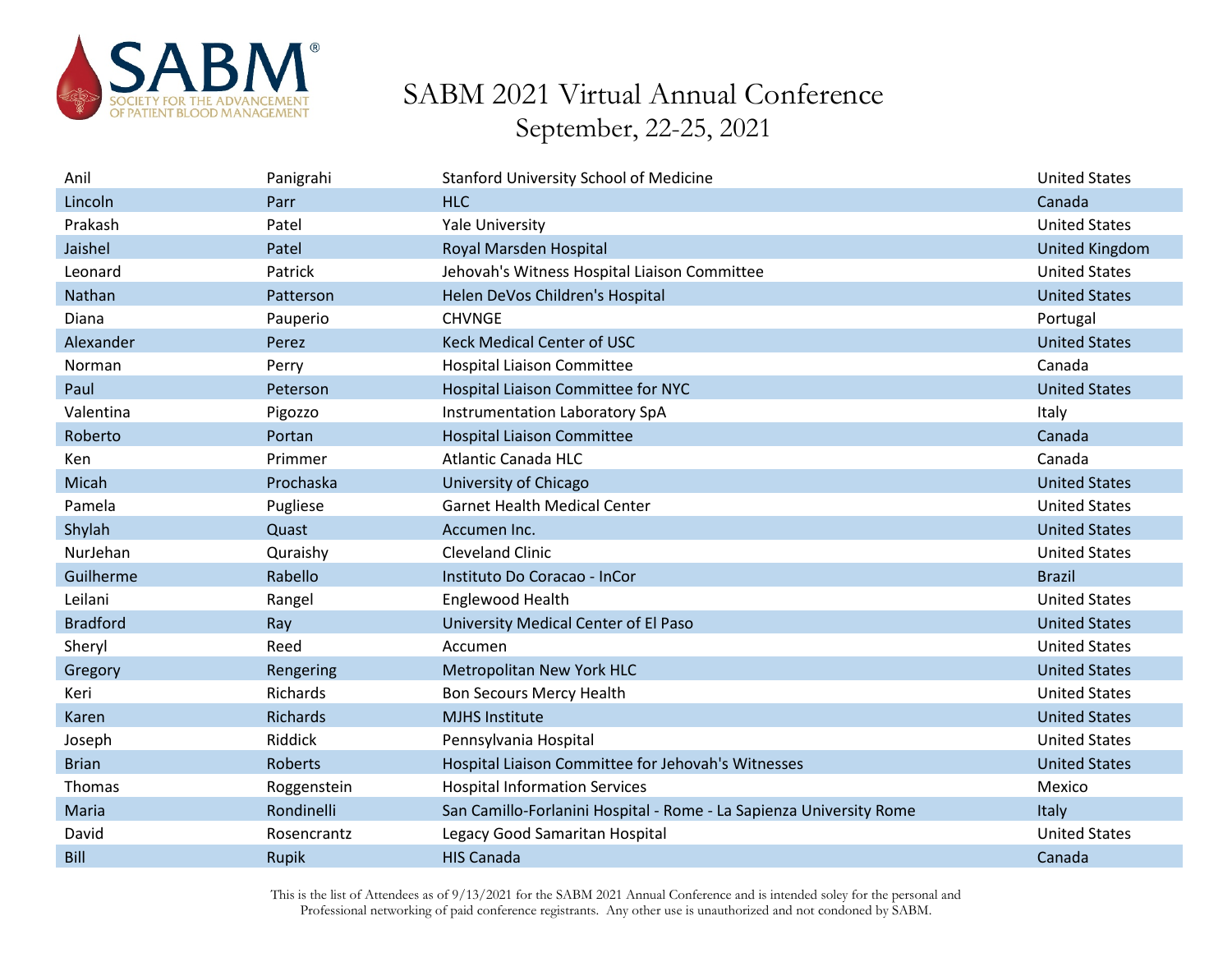

| Dominic      | Sanfilippo      | Helen DeVos Children's Hospital                                  | <b>United States</b> |
|--------------|-----------------|------------------------------------------------------------------|----------------------|
| Glenn        | Scane           | Hospital Liaison Committee of Jehovah's Witnesses                | Canada               |
| Rita         | Schwab          |                                                                  | <b>United States</b> |
| Amanda       | <b>Sellers</b>  | Sinai Health                                                     | Canada               |
| Trupti       | Shah            | Octapharma                                                       | <b>United States</b> |
| Michelle     | Shane           | Deaconess Health System, Evansville IN                           | <b>United States</b> |
| Sherry       | Shariatmadar    | North Shore University Hospital                                  | <b>United States</b> |
| Mingmar      | Sherpa          |                                                                  | <b>United States</b> |
| Cliff        | Shirley         | Jehovah's Witnesses                                              | Canada               |
| Linda        | Shore-Lesserson | Northwell Health Dept Anesthesiology, Northshore-LIJ             | <b>United States</b> |
| Natalie      | Shorey          | Stago                                                            | Australia            |
| Keith        | Simon           | <b>HLC</b>                                                       | <b>United States</b> |
| Gagan        | Singer          | Children's Hospital Los Angeles                                  | <b>United States</b> |
| Sharon       | Sledge          | <b>NYU Langone</b>                                               | <b>United States</b> |
| Melissa      | Smith           | Legacy Health Systems                                            | <b>United States</b> |
| Nancy        | Smith           | <b>SHN</b>                                                       | Canada               |
| Jan          | Snyders         | Jehovah's Witnesses                                              | Canada               |
| Danielle     | Sonnenshein     | NewYork-Presbyterian Hospital                                    | <b>United States</b> |
| Ismenio      | Sousa           | Pittsburgh PA Hospital Liaison Committee for Jehovah's Witnesses | <b>United States</b> |
| <b>Bruce</b> | <b>Spiess</b>   | University of Florida                                            | <b>United States</b> |
| Elizabeth    | St. Lezin       | San Francisco VA Medical Center                                  | <b>United States</b> |
| David        | Sterken         | David Sterken                                                    | <b>United States</b> |
| Erin         | Suydam          | Allegheny Health Network                                         | <b>United States</b> |
| Kirby        | Sweitzer        | Cleveland Clinic Mercy Hospital, Canton OH                       | <b>United States</b> |
| Kelly        | Syer            | Lakeridge Health                                                 | Canada               |
| Gee Mei      | Tan             | Anesthesiology Department, Children's Hospital Colorado          | <b>United States</b> |
| Ruby         | Tano            | Sunnybrook Health Sciences                                       | Canada               |
| Elora        | Thorpe          | Accumen                                                          |                      |
| Jennifer     | Timm            | <b>URMC</b>                                                      | <b>United States</b> |
| Deborah      | <b>Tolich</b>   | <b>Cleveland Clinic</b>                                          | <b>United States</b> |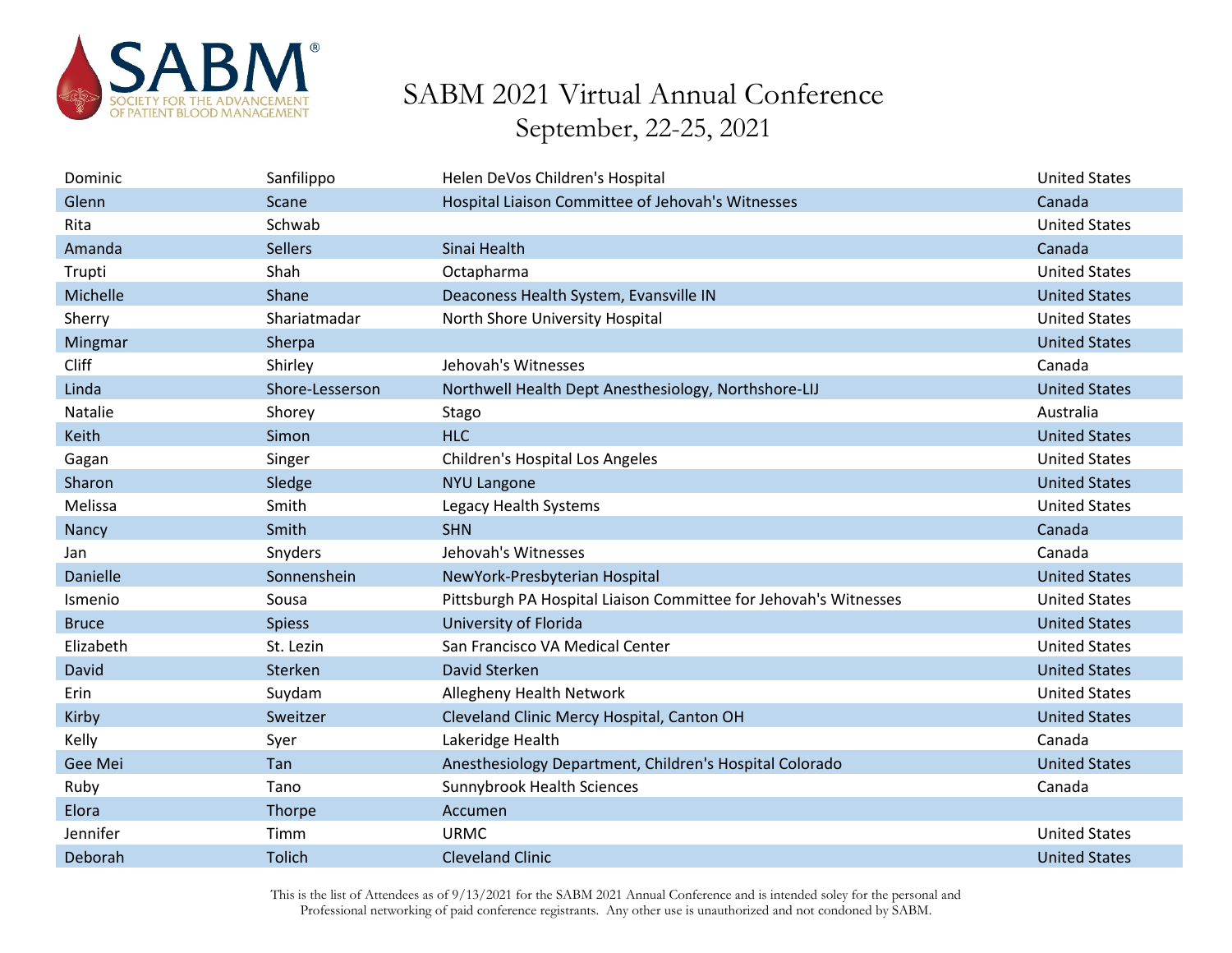

| Laura           | Towry            | Baycare                                                                          | <b>United States</b> |
|-----------------|------------------|----------------------------------------------------------------------------------|----------------------|
| Kevin           | Trentino         | University of Western Australia                                                  | Australia            |
| Ted             | Tricker          |                                                                                  | Canada               |
| Nathan          | <b>Trisler</b>   | <b>Hospital Information Services</b>                                             | <b>United States</b> |
| Bobbi Jo        | Tutterow         | Wake Forest Baptist Health                                                       | <b>United States</b> |
| Lisa            | Tyler            | Memorial Healthcare System                                                       | <b>United States</b> |
| John            | Ulian            | <b>Hospital Liaison Committee</b>                                                | Canada               |
|                 |                  | Osmania University, Counicl of Elector Homoeopathy System of Medicine            |                      |
| Madoori         | Vaman Rao        | <b>Researsch and Development</b>                                                 | India                |
| paula           | Van Vliet        | <b>RGH</b>                                                                       | Canada               |
| Katrina         | VandeBunte       | Spectrum Health-Surgical Optimization Center                                     | <b>United States</b> |
| Jessica         | Varisco          | Houston Methodist Hospital                                                       | <b>United States</b> |
| Richard         | Verstraete       | MedStar Georgetown University Hospital                                           | <b>United States</b> |
| Tina            | Vilchez          | ProMedica Flower Hospital                                                        | <b>United States</b> |
| Jeffrey         | Wagner           | Oregon Health & Science University                                               | <b>United States</b> |
| Wan Nurul Husna | Wan Alkamar Shah | Ministry of Health Malaysia                                                      | Malaysia             |
| Janice          | Wang             | Zucker School of Medicine at Hofstra/Northwell                                   | <b>United States</b> |
| Matthew         | Warner           | Mayo Clinic                                                                      | <b>United States</b> |
| Jonathan        | Waters           | Magee-Womens Hospital /University of Pittsburgh                                  | <b>United States</b> |
| Robert          | Wellman          | <b>Carle Foundation Hospital</b>                                                 | <b>United States</b> |
| Denard          | White            | Houston Hospital Liaison Committee                                               | <b>United States</b> |
| Karin           | Whitten          | <b>Covenant Health</b>                                                           | <b>United States</b> |
| Tyler           | Whittier         | <b>Hospital Liaison Committee</b>                                                | Canada               |
| Pete            | Wierenga         | Jehovah's Witness's                                                              | <b>United States</b> |
| Maureen         | Wilson           | University of Chicago Medical Center                                             | <b>United States</b> |
| John            | Wilson           | North Central Florida Hospital Hospital Liaison Committee                        | <b>United States</b> |
| <b>Brandy</b>   | Winchester       | Pharmacosmos Therapeutics Inc                                                    | <b>United States</b> |
| Matthew         | Winter           | Winnipeg Hospital Liaison Committee                                              | Canada               |
| Lynda           | Wright           | London Health Sciences Centre                                                    | Canada               |
| <b>Tracy</b>    | Xiang            | Tracy Xiao Fan Xiang                                                             | Canada               |
| Saidu           | Yakubu           | Department of Anaesthesia, Ahmadu Bello University Teaching Hospital Shika-Zaria | Nigeria              |